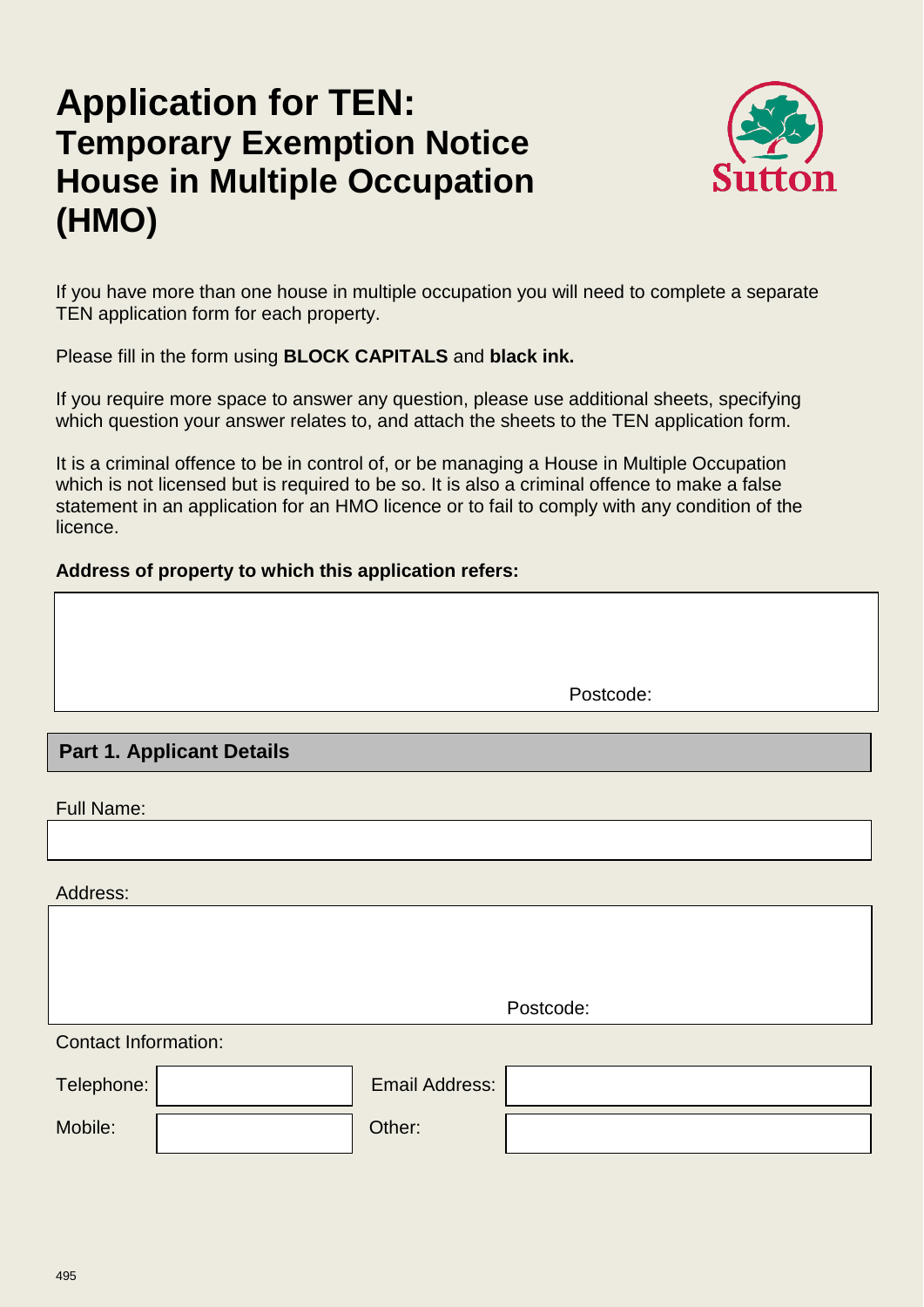## **Part 2. Owners Details**

# Is the applicant the owner of the property?

| <b>YES:</b> | <b>Please go to Part 3</b>    |
|-------------|-------------------------------|
| NO:         | <b>Please complete Part 2</b> |

#### *A valid current correspondence address MUST be provided for each owner.*

#### OWNER 1 Details

Full Name:

Address: Contact Information: Telephone: | Telephone: | Telephone: | Telephone: | Telephone: | Email Address: Mobile:  $\vert$  Other: OWNER 2 Details Full Name: Address: Contact Information: Telephone: | Telephone: | Email Address: Mobile:  $\vert$  Other: Postcode: Postcode: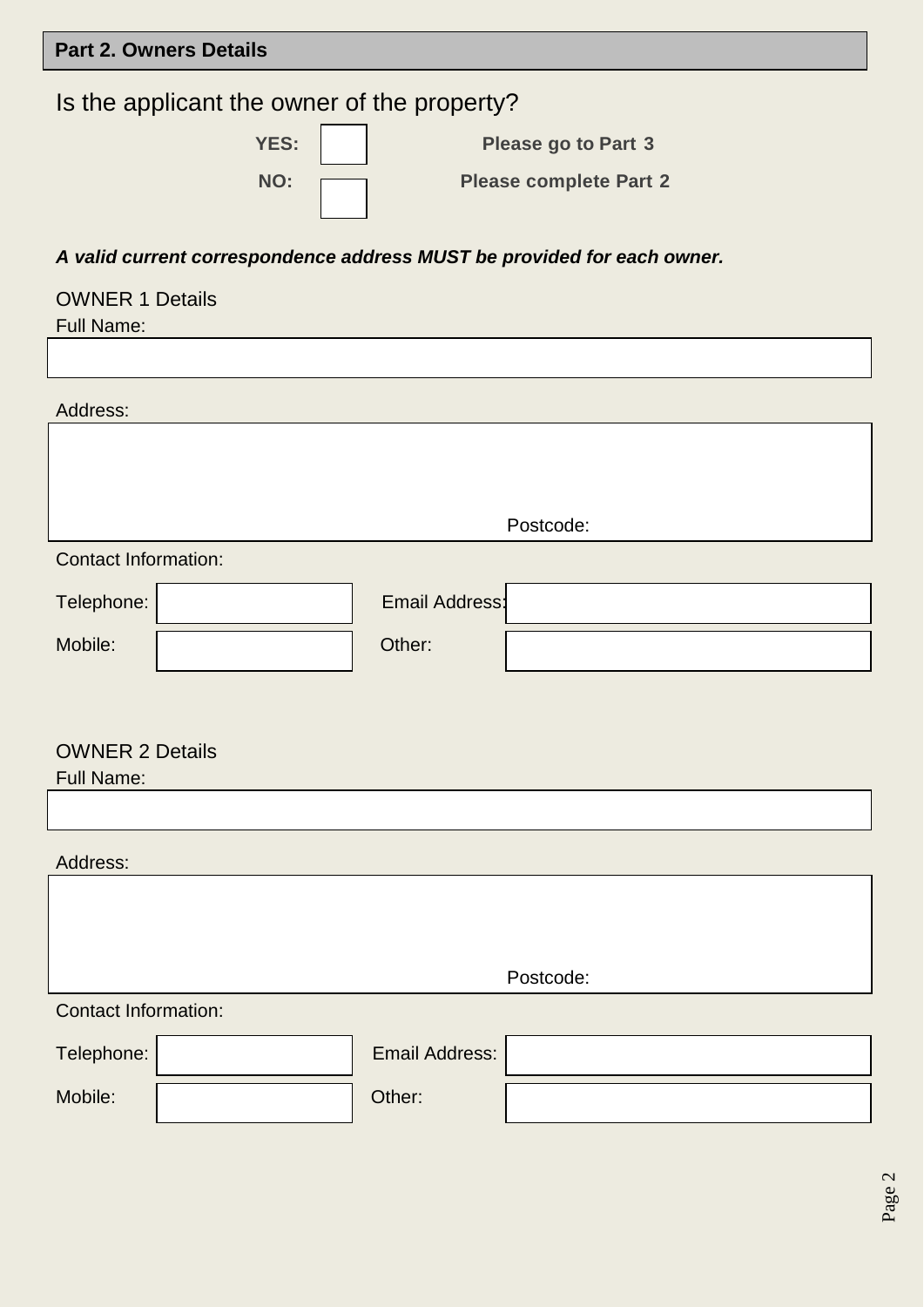## OWNER 3 Details

## Full Name:

| <b>Contact Information:</b> |  |  |  |  |  |  |  |
|-----------------------------|--|--|--|--|--|--|--|
|                             |  |  |  |  |  |  |  |
|                             |  |  |  |  |  |  |  |
|                             |  |  |  |  |  |  |  |
| <b>OWNER 4 Details</b>      |  |  |  |  |  |  |  |
| <b>Full Name:</b>           |  |  |  |  |  |  |  |
|                             |  |  |  |  |  |  |  |
| Address:                    |  |  |  |  |  |  |  |
|                             |  |  |  |  |  |  |  |
|                             |  |  |  |  |  |  |  |
|                             |  |  |  |  |  |  |  |
| <b>Contact Information:</b> |  |  |  |  |  |  |  |
|                             |  |  |  |  |  |  |  |
|                             |  |  |  |  |  |  |  |
|                             |  |  |  |  |  |  |  |

# **Continue on a separate sheet if necessary and attach to your application.**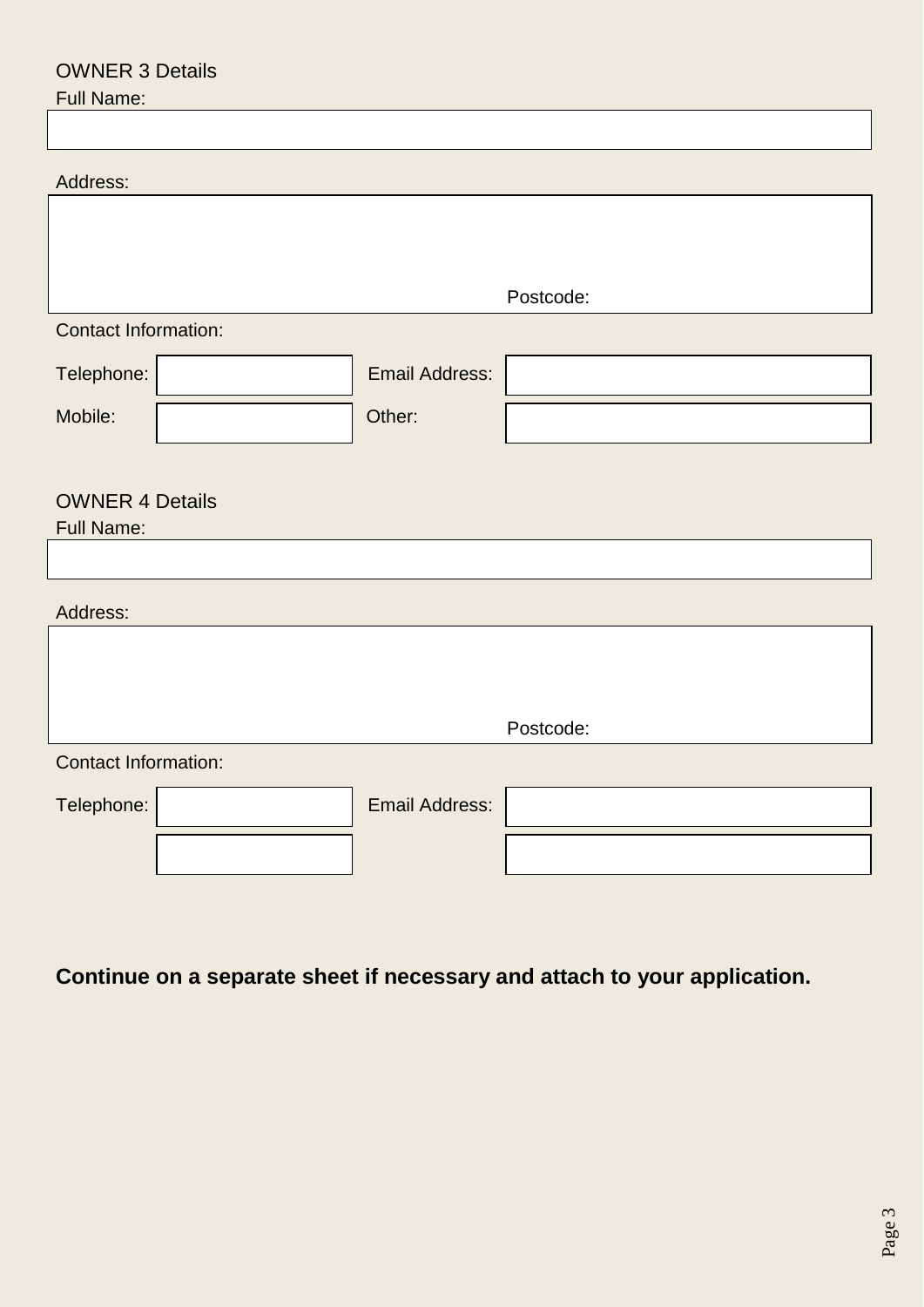## **Part 3. Reasoning for Issue of Temporary Exemption Notice**

Please provide the Local Authority with a detailed explanation as to your reasoning for the issuing of a Temporary Exemption Notice on the property outlined above. (Please provide any supporting documents that may help your reasoning).

**Please continue on a separate sheet if necessary.**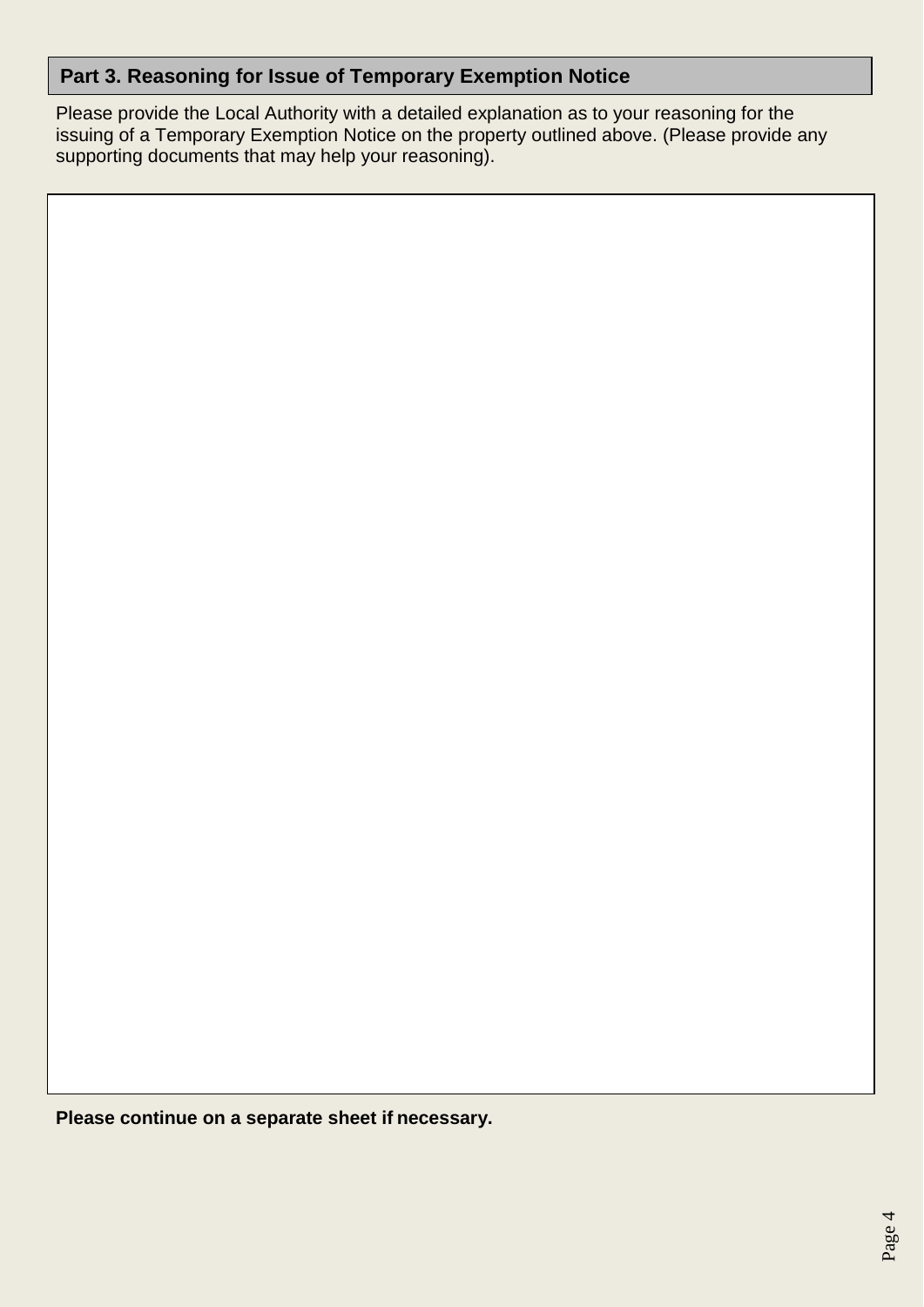#### **Part 4. Conditions of the Temporary Exemption Notice**

If a Temporary Exemption Notice (TEN) is served on the 'person in control' or 'person managing' the property as outlined in Section 1, the property will not require a licence during the period for which the notice is in force.

A TEN is in force for a period of three months beginning with the date on which it is served. If the Local Authority either

- *a) Receives a further notification*
- *b) Considers that there are exceptional circumstances that justify the service of a second TEN in respect of the house that would take effect from the end of the period of three months applying to the first notice,*

the Local Authority may serve a second such notice on the person having control of or managing the house.

If the Local Authority decides not to serve a TEN in response to a notification they must inform the applicant of

- *a) The decision*
- *b) The reasons for it and the date on which it was made*
- *c) The right to appeal against the decision, and*
- *d) The period within which an appeal may be made*

A TEN can only be granted for the following prescribed reasons

- *a) Reducing number of occupiers below licensing requirements*
- *b) Removing all tenants to return to a single household*
- *c) Selling the property with vacant possession*

Supporting documents will be required in order to prove that the person having control of the property has begun the eviction procedure and/or copies of sale documents etc; these will be required within 28 days of your TEN being granted.

The person concerned may appeal to a First Tier Tribunal against the decision within the period of 28 days beginning with the date on which it was made.